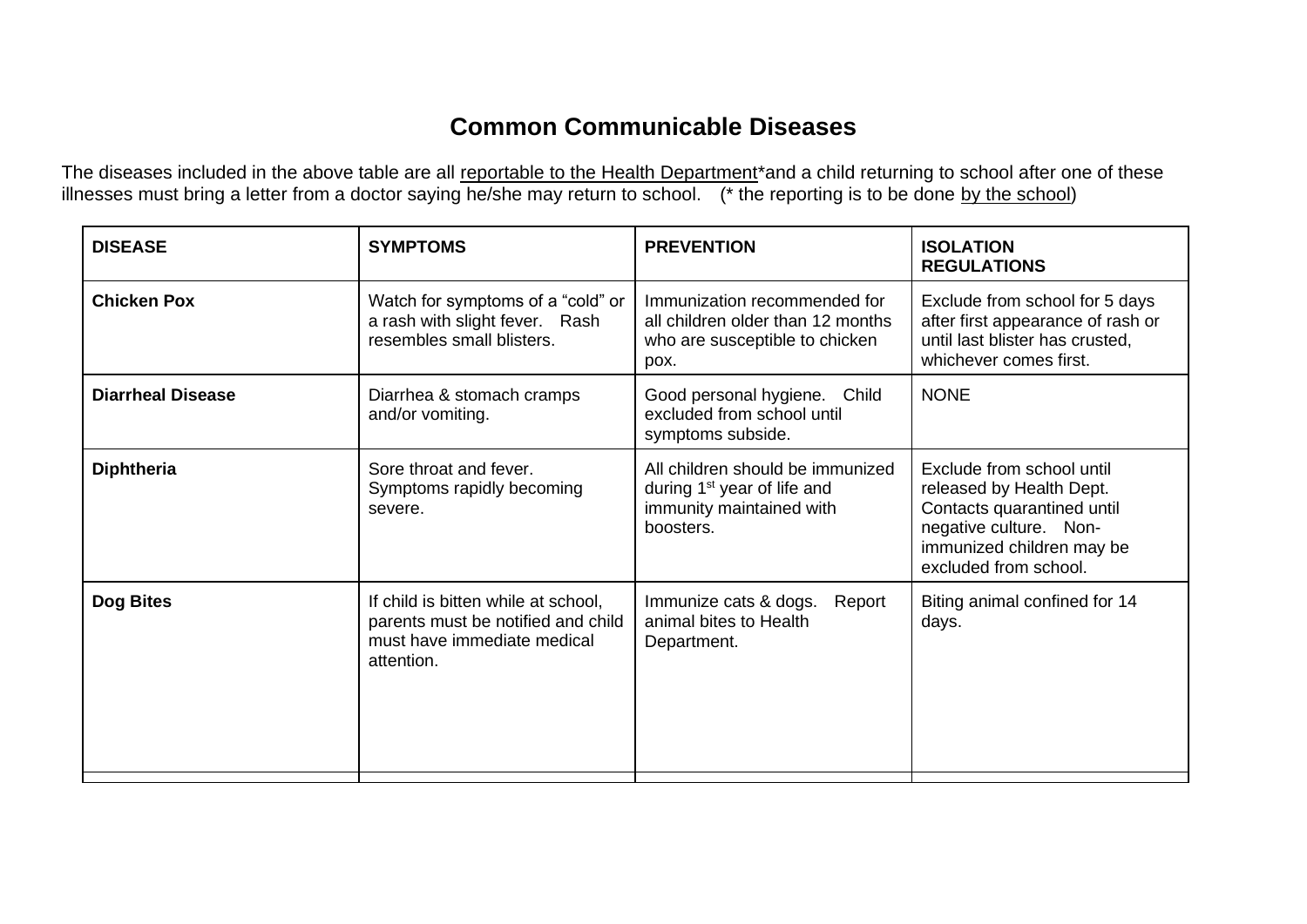| <b>DISEASE</b>                                                           | <b>SYMPTOMS</b>                                                                                                                                                   | <b>PREVENTION</b>                                                                                                                                                            | <b>ISOLATION</b><br><b>REGULATIONS</b>                                                                                                                                                                                         |
|--------------------------------------------------------------------------|-------------------------------------------------------------------------------------------------------------------------------------------------------------------|------------------------------------------------------------------------------------------------------------------------------------------------------------------------------|--------------------------------------------------------------------------------------------------------------------------------------------------------------------------------------------------------------------------------|
| Fifth Disease (also known as<br>slap face disease or parvo<br>virus B19) | Bright red "slapped cheek" like<br>rash followed by a lace-like rash<br>on body, arms and legs in 1-4<br>days.                                                    | Transmission of infection can be<br>reduced by good hand washing<br>and special care with respiratory<br>secretions.                                                         | Children may continue to attend<br>school if feeling well enough to<br>participate. Note: Not<br>infectious after the rash develops.<br>Pregnant women in contact with<br>infected children should contact<br>their physician. |
| <b>German Measles (Rubella)</b>                                          | Fine faint rash on face and chest.<br>Mild symptoms of cold, swollen<br>glands along back of neck and<br>below ear. Symptoms appear<br>14-21 days after exposure. | All children should receive rubella<br>vaccine after their first birthday.<br>A child with the disease should be<br>kept home until the rash<br>disappears - usually 7 days. | Exclude from school 7 days after<br>onset of rash. If an outbreak<br>occurs in a school, unimmunized<br>students must be excluded until<br>23 days after last contact with a<br>case.                                          |
| <b>Contagious Meningitis</b>                                             | Sudden fever, intense headache.<br>Nausea or vomiting 2-10 days<br>after exposure.                                                                                | Antibiotics may be prescribed to<br>closest contacts.                                                                                                                        | Exclude from school until<br>released by attending doctor or<br>Health Department.                                                                                                                                             |
| <b>Measles</b>                                                           | Cold symptoms, inflamed eyes,<br>hard dry cough, high fever, rash<br>after several days, blotchy dusky<br>red in color, symptoms 7-14 days<br>after exposure.     | All children should receive<br>measles vaccine after first<br>birthday.                                                                                                      | Exclude from school for 7 days<br>following appearance of rash. In<br>event of outbreak, unimmunized<br>children must be excluded until<br>14 days elapse from the onset of<br>the last case.                                  |
| Ringworm                                                                 | Dry circular patches on the skin<br>and bare spots on the scalp.                                                                                                  | No skin contact with infected<br>areas of the body. Cases must<br>be treated including wearing a<br>cap.                                                                     | Excluded until doctor certifies<br>rash is under treatment and<br>affected area covered.                                                                                                                                       |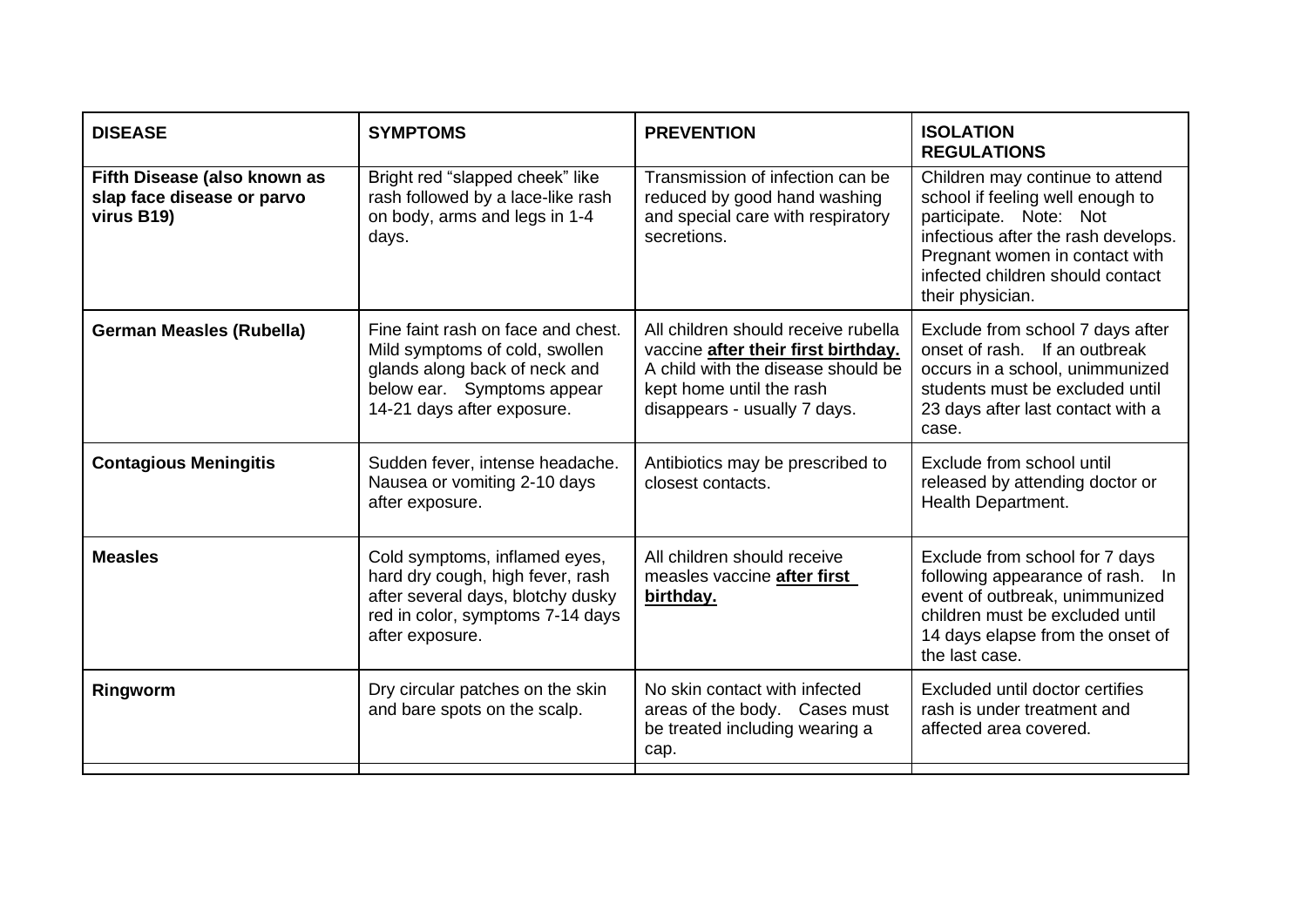| <b>DISEASE</b>              | <b>SYMPTOMS</b>                                                                                                                                                                                                   | <b>PREVENTION</b>                                                                                                                                     | <b>ISOLATION</b><br><b>REGULATIONS</b>                                                                                                        |
|-----------------------------|-------------------------------------------------------------------------------------------------------------------------------------------------------------------------------------------------------------------|-------------------------------------------------------------------------------------------------------------------------------------------------------|-----------------------------------------------------------------------------------------------------------------------------------------------|
| <b>Infectious Hepatitis</b> | Nausea, possibly vomiting<br>extreme fatigue and pain in upper<br>abdomen. May develop<br>jaundice, dark urine and light<br>stools. Symptoms 2-6 weeks<br>following exposure.                                     | Thorough hand washing.<br>Gamma Globulin to family and<br>daycare contacts.                                                                           | Excluded from school for one<br>week following onset of<br>jaundice.                                                                          |
| <b>Mumps</b>                | Fever. Swelling under ear lobes.<br>Symptoms 12-26 days after<br>exposure. (Commonly 18 days)                                                                                                                     | All children should be immunized<br>against mumps after first<br>birthday.                                                                            | Exclude from school for 9 days<br>from onset of swelling.                                                                                     |
| <b>Poliomyelitis</b>        | High fever, headache, pain or<br>stiffness in the neck and back.                                                                                                                                                  | All children should receive polio<br>vaccine at 2, 4, 6, 18 months, 4-6<br>years, 14-16 years.                                                        | Exclude from school until<br>released by physician or Public<br>Health Department.                                                            |
| <b>Scabies</b>              | Evidence of scratching, intense<br>itching, especially at night. Mite<br>burrows under skin, between<br>fingers, head of elbow, wherever<br>skin touches skin. Small lesions<br>like pinholes occur along a line. | Cases must be treated. All<br>members of the family of a case<br>should be treated at the same<br>time.                                               | Exclude from school until the day<br>after treatment.                                                                                         |
| <b>Tuberculosis</b>         | Fever, fatigue, weight loss,<br>cough, chest pain, spitting blood,<br>hoarseness.                                                                                                                                 | Locating infectious cases and<br>isolating until treated with<br>antituberculosis medicine.                                                           | As long as infectious tubercle<br>bacilli are discharged,<br>Doctor determines whether<br>children may attend school.                         |
| <b>Whooping Cough</b>       | Cough followed by characteristic<br>whoop. Symptoms 5-21 days<br>after exposure.                                                                                                                                  | Good hand washing.<br>All children<br>should be immunized against<br>whooping cough at 2, 4, 6, 18<br>months and booster at<br>$4-6$<br>years of age. | Exclude from school until<br>whichever comes first:<br>1. Coughing stops<br>2. 21 days from onset of cough<br>3. After 5 days of antibiotics. |